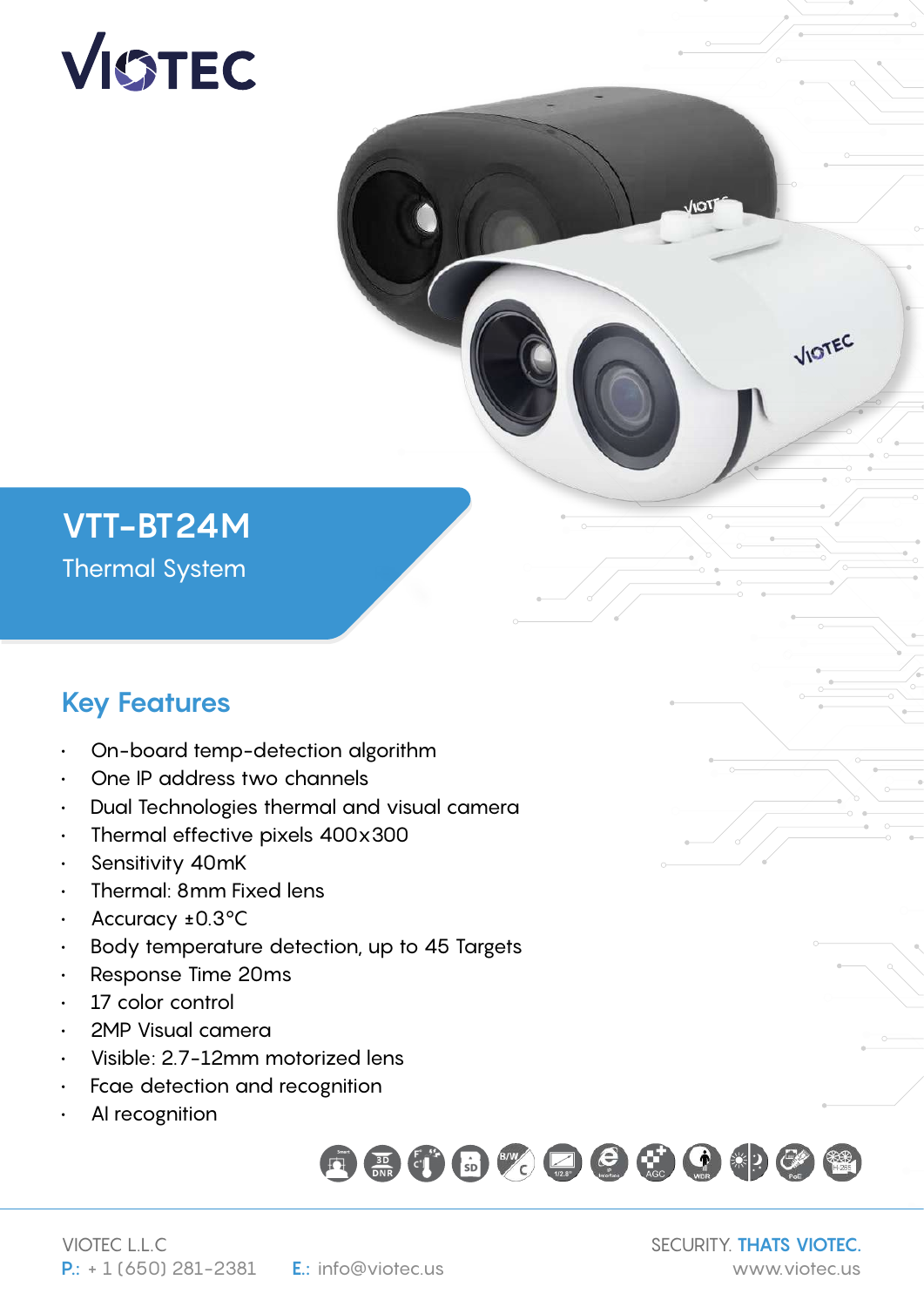

| <b>Thermal Camera</b>  | Detector Type               | Uncooled IRFPA Microbolometer                           |
|------------------------|-----------------------------|---------------------------------------------------------|
|                        | <b>Effective Pixels</b>     | 400(H) × 300(V)                                         |
|                        | <b>Pixel Size</b>           | 17um                                                    |
|                        | <b>Thermal Sensitivity</b>  | ≤40mK @F1.0, 300K                                       |
|                        | <b>Spectral Range</b>       | $8 - 14$ um                                             |
|                        |                             | Polarity LUT/DVE/Mirror/FCC//3DDNR Brightness/Contrast/ |
|                        | Image Setting               | <b>ROI</b>                                              |
|                        | <b>Color Palettes</b>       | Black-Heat /White-Heat/Rainbow/Iron-Red up to 17 modes  |
| <b>Thermal</b><br>Lens | Lens Type                   | Fixed                                                   |
|                        | <b>Focus Control</b>        | <b>Manual Focus</b>                                     |
|                        | <b>Focal Length</b>         | 8mm                                                     |
|                        | F No.                       | F1.0                                                    |
|                        | Angle of View               | H: 46°, V:35.3°                                         |
| Visible Camera         | Image Sensor                | 1/1.9" Sony CMOS                                        |
|                        | <b>Effective Resolution</b> | 1920×1080                                               |
|                        | <b>Shutter Speed</b>        | $1/50 \sim 1/64,000s$                                   |
|                        | Wide Dynamic Range          | True WDR 120dB                                          |
|                        | Min. Illumination           | Color: 0.01Lux @(F1.2, AGC ON)                          |
|                        |                             | B/W: 0.001Lux @(F1.2, AGC ON)                           |
|                        | S/N Ratio                   | More than 55dB                                          |
|                        | Focal Length                | $2.7 - 12$ mm                                           |
|                        | Max Aperture                | $F1.6 - F2.9$                                           |
|                        | Angle of View               | 105°~32°                                                |
|                        | Compression                 | H.265, H.264, MJPEG                                     |
|                        |                             | Main Stream:                                            |
|                        | <b>Frame Rate</b>           | Thermal: D1 @25/30fps                                   |
|                        |                             | Visible: 1920×1080/1280×720 @25/30fps                   |
|                        |                             | Sub Stream:                                             |
|                        |                             | Thermal: CIF @25/30fps                                  |
|                        |                             | Visible: D1/VGA/640×360/CIF/QCIF/QVGA @25/30fps         |
|                        | <b>Bit Rate Control</b>     | CBR/VBR                                                 |
|                        |                             |                                                         |
|                        | <b>Bit Rate</b>             | Thermal: 100Kbps~6Mbps                                  |
|                        |                             | Visible:                                                |
| <b>Video and Audio</b> |                             | main stream: 500Kbps~10Mbps;                            |
|                        |                             | sub stream: 100Kbps~6Kbps                               |
|                        |                             |                                                         |
|                        | Region of Interest          | Off / On (8 Zone, Rectangle)                            |
|                        | Digital Zoom                | 16x                                                     |
|                        | Mirror                      | Support                                                 |
|                        | Defog                       | Support                                                 |
|                        | <b>Motion Detection</b>     | Support                                                 |
|                        | <b>Privacy Masking</b>      | Off / On (4 Area, Rectangle)                            |
|                        | DVE Image Enhance           | Support                                                 |
|                        | <b>Audio Compression</b>    | G.711, AMR, RAW_PCM (Optional)                          |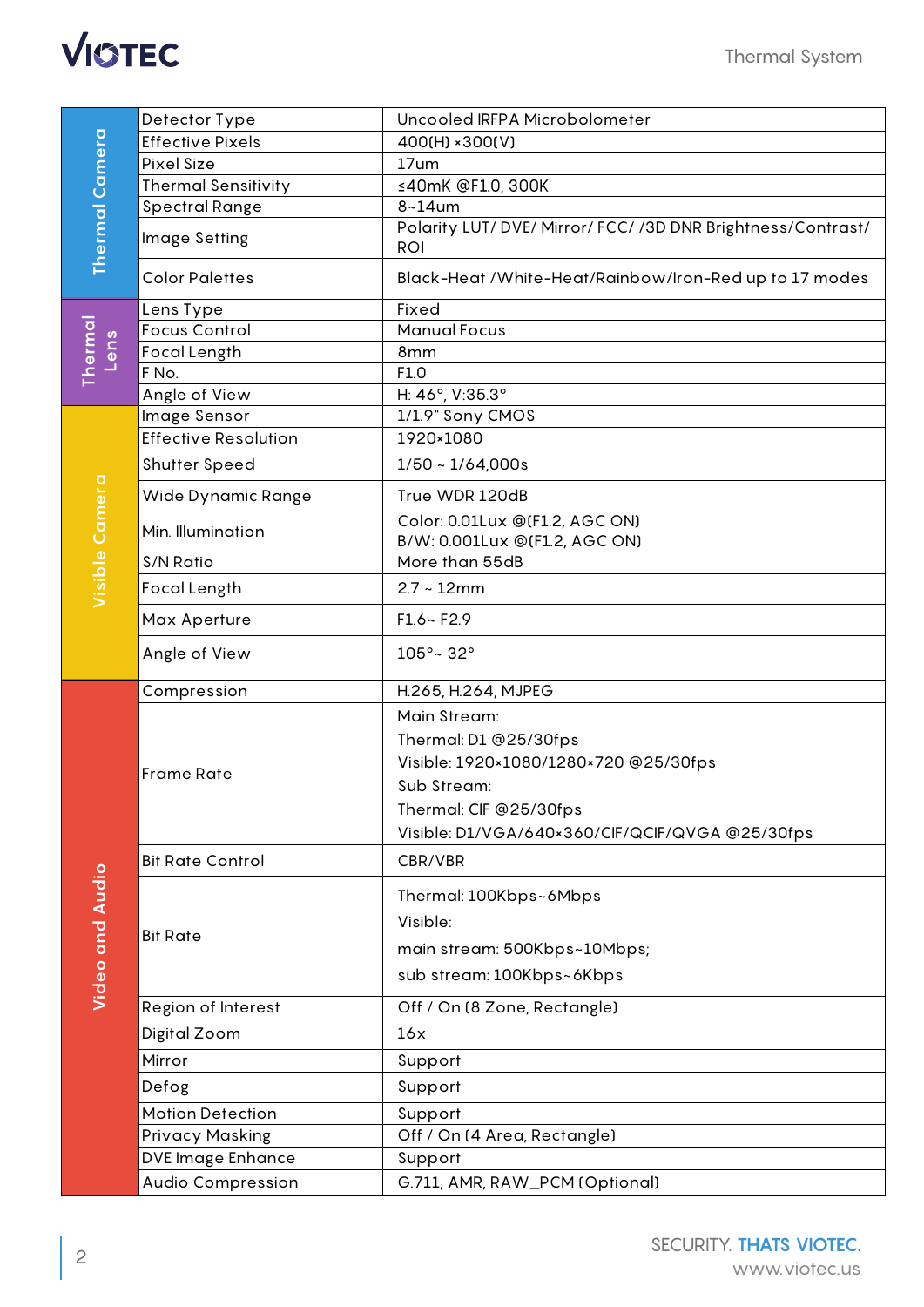

| ntelligence           | Intelligent Functions                      | Face detection, Face recognition, Body temperature Alarm,<br>Time attendance, AI recognition, Health archives, tempera-<br>ture statistics, Smart Body Detection, Perimeter, Single Virtual<br>Fences, Double Virtual Fences, Object Left, Object Removed                                    |
|-----------------------|--------------------------------------------|----------------------------------------------------------------------------------------------------------------------------------------------------------------------------------------------------------------------------------------------------------------------------------------------|
|                       | <b>Basic Functions</b>                     | Motion detection, Disk alarm, I/O alarm                                                                                                                                                                                                                                                      |
| Temperature Detection | <b>Detection Mode</b>                      | Body temperature monitoring                                                                                                                                                                                                                                                                  |
|                       | <b>Detection Preset</b>                    | Max 45 goals per 20ms                                                                                                                                                                                                                                                                        |
|                       | <b>Temperature Alarm</b>                   | Over temperature alarm, Temperature difference alarm                                                                                                                                                                                                                                         |
|                       | Accuracy                                   | ± 0.3 °C (Emission rate, distance, ambient temperature, etc.)<br>up to ±0.1 with black body box (optional)<br>Detection Distance: 3~5m (4m recommended), Working<br>Environment: Avoid the interference of wind, sunshine, high<br>temperature and reflective objects, indoor is recommended |
|                       | <b>Response Time</b>                       | 20ms                                                                                                                                                                                                                                                                                         |
|                       | Theory of temperature<br>measurement range | $-20$ °C ~ 60 °C ( $-4$ °F ~ 140°F)                                                                                                                                                                                                                                                          |
|                       | Temperature display mode                   | Temperature target $>5^{\circ}$ C, Display absolute temperature<br>value;<br>Temperature target ≤5°C, Display relative temperature value<br>(temperature difference DEV = highest value - average)                                                                                           |
| Network               | Ethernet                                   | RJ-45 (10/100Base-T)                                                                                                                                                                                                                                                                         |
|                       | Protocols                                  | IPv4/IPv6, HTTP, RTSP/RTP/RTCP, TCP/UDP, DHCP, DNS, PPPOE,<br>SMTP, SIP, 802.1x                                                                                                                                                                                                              |
|                       | Interoperability                           | ONVIF, CGI, SDK                                                                                                                                                                                                                                                                              |
|                       | <b>Streaming Method</b>                    | Unicast                                                                                                                                                                                                                                                                                      |
|                       | Max. User Access                           | 10 Users                                                                                                                                                                                                                                                                                     |
|                       | Edge Storage                               | Local PC for instant recording<br>Micro SD card 128GB                                                                                                                                                                                                                                        |
|                       | Web Viewer                                 | <ie11, chrome,="" firefox<="" td=""></ie11,>                                                                                                                                                                                                                                                 |
|                       | Web Language                               | English, Chinese, Polish, Italian, Portuguese, Spanish. Russian,<br>French, Czech, Hungarian                                                                                                                                                                                                 |
| Interface             | Ethernet                                   | 1 Ethernet (10/100 Base-T) RJ-45 Connector                                                                                                                                                                                                                                                   |
|                       | Audio Interface                            | 1ch Audio In,1ch Audio Out                                                                                                                                                                                                                                                                   |
|                       | Alarm                                      | 2ch Alarm In, 2ch Alarm Out                                                                                                                                                                                                                                                                  |
|                       | <b>RS485</b>                               | Support                                                                                                                                                                                                                                                                                      |
| General               | Power Supply                               | DC12V/POE (IEEE 802.3af)                                                                                                                                                                                                                                                                     |
|                       | <b>Power Consumption</b>                   | Max 10W                                                                                                                                                                                                                                                                                      |
|                       | <b>Operating Temperature</b>               | -30°C~60°C(-22°F~140°F)                                                                                                                                                                                                                                                                      |
|                       | Certifications                             | CE /FCC                                                                                                                                                                                                                                                                                      |
|                       | Ingress Protection                         | <b>IP66</b>                                                                                                                                                                                                                                                                                  |
|                       | Dimensions                                 | 212×182×136mm                                                                                                                                                                                                                                                                                |
|                       | Net Weight                                 | 2Kg                                                                                                                                                                                                                                                                                          |
|                       | <b>Braket</b>                              | <b>VT-WB346</b>                                                                                                                                                                                                                                                                              |
|                       | Stand                                      | VT-T347 (optional)                                                                                                                                                                                                                                                                           |